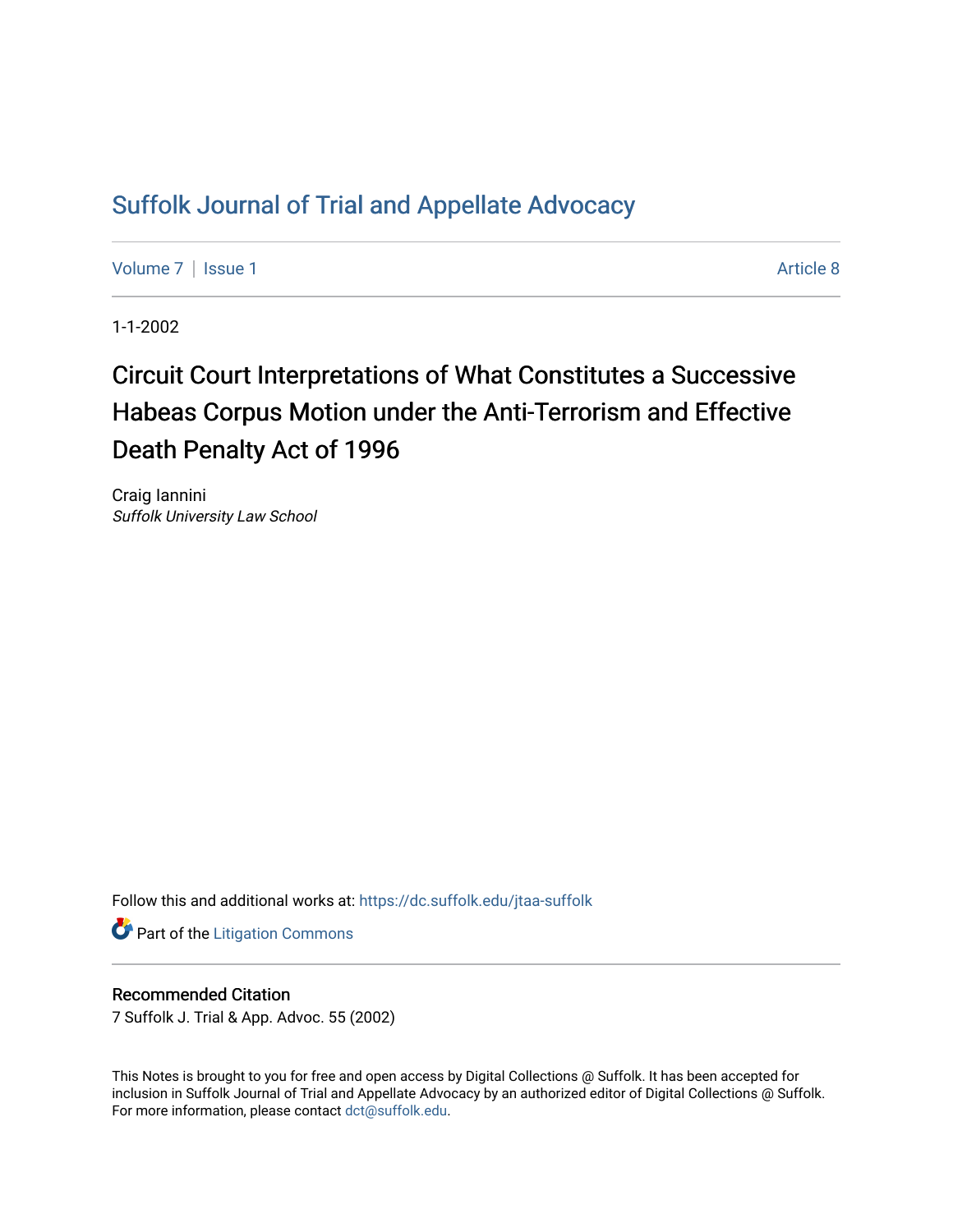### **CIRCUIT COURT INTERPRETATIONS OF WHAT CONSTITUTES A SUCCESSIVE HABEAS CORPUS MOTION UNDER THE ANTI-TERRORISM AND EFFECTIVE DEATH PENALTY ACT OF 1996.1**

#### *,* I. INTRODUCTION

The United States Courts of Appeal are divided over the question of what constitutes a successive habeas corpus appeal under the Antiterrorism and Effective Death Penalty Act of 1996 (" $\widehat{ADEPA}$ ").<sup>2</sup> Specifically, the circuit courts have split over the issue of whether a prisoner's second habeas corpus petition should be considered successive, and, therefore, prohibited if the prisoner was forced to use his first petition to merely reestablish the right to appeal his sentence or conviction because his lawyer failed to file a timely notice of appeal.<sup>3</sup> This Note addresses this division by examining the Fourth Circuit's decision in the *Goddard* 4 case and the Fifth Circuit's ruling in the *Orozco-Ramirez 5* case.6

Habeas Corpus allows a prisoner to challenge his imprisonment on the grounds that they are in custody in violation of the Constitution or laws of the United States.' The United States Congress passed ADEPA in April 1996 with the purpose of attempting to inject finality into criminal

*3 See, e.g. Orozco-Ramirez,* 211 F.3d at 862 (holding habeas corpus motion successive when following motion re-establising appeal rights); *Goddard,* 170 F.3d at 345 (allowing one collateral attack once appeal rights re-established.

- 170 F.3d 435 (4<sup>th</sup> Cir. 1998).
- 211 F.3d 1328 (5<sup>th</sup> Cir. 2000).

<sup>6</sup>*See Orozco-Ramirez,* 170 F.3d at 345 (applying strict ADEPA interpretation to successive habeas corpus petitions); *Goddard,* 170 F.3d at 345(holding re-establishing appeal rights does not preclude one post-conviction attack).

<sup>&</sup>lt;sup>1</sup> *See* Antiterrorism and Effective Penalty Act of 1996, 28 U.S.C. §§2241-2261. 2 See Antitudionshi and Effective Fenally Act of 1990, 26 U.S.C. §§2241-2261.<br><sup>2</sup> See 29 U.S.C. 88 2241 2261: *Compare* In re: Goddard 170 F.3d 435 (4<sup>th</sup> Cir.

<sup>1998) (</sup>holding first post conviction appeal to re-instate ripht of direct appeal not second or successive); Shepeck v. United States, 150 F.3d 800 ( $7^{16}$  Cir. 1998) (determining habeas corpus motion re-establishing appeal rights allows subsequent motion for direct appeal); United States v. Scott, 124 F.3d 1328 **(10"'** Cir. 1997) (holding motion reinstating direct appeal does not render first subsequent motion successive), *with* United States v. Orozco-Ramirez, 211 F.3d 862 (5<sup>th</sup> Cir. 2000) (holding first appeal following re-establishment of right to appeal as successive); Pratt v. United States, 129 F.3d 54 (1<sup>st</sup> Cir. 1997) (ruling second habeas corpus motion successive when first motion sought out of time appeal).

<sup>7</sup> EDWIN CHEMERINSKY, FEDERAL JURISDICTION 837-38 (Aspen Law and Business 1999) (outlining purpose for applying writ of habeas corpus).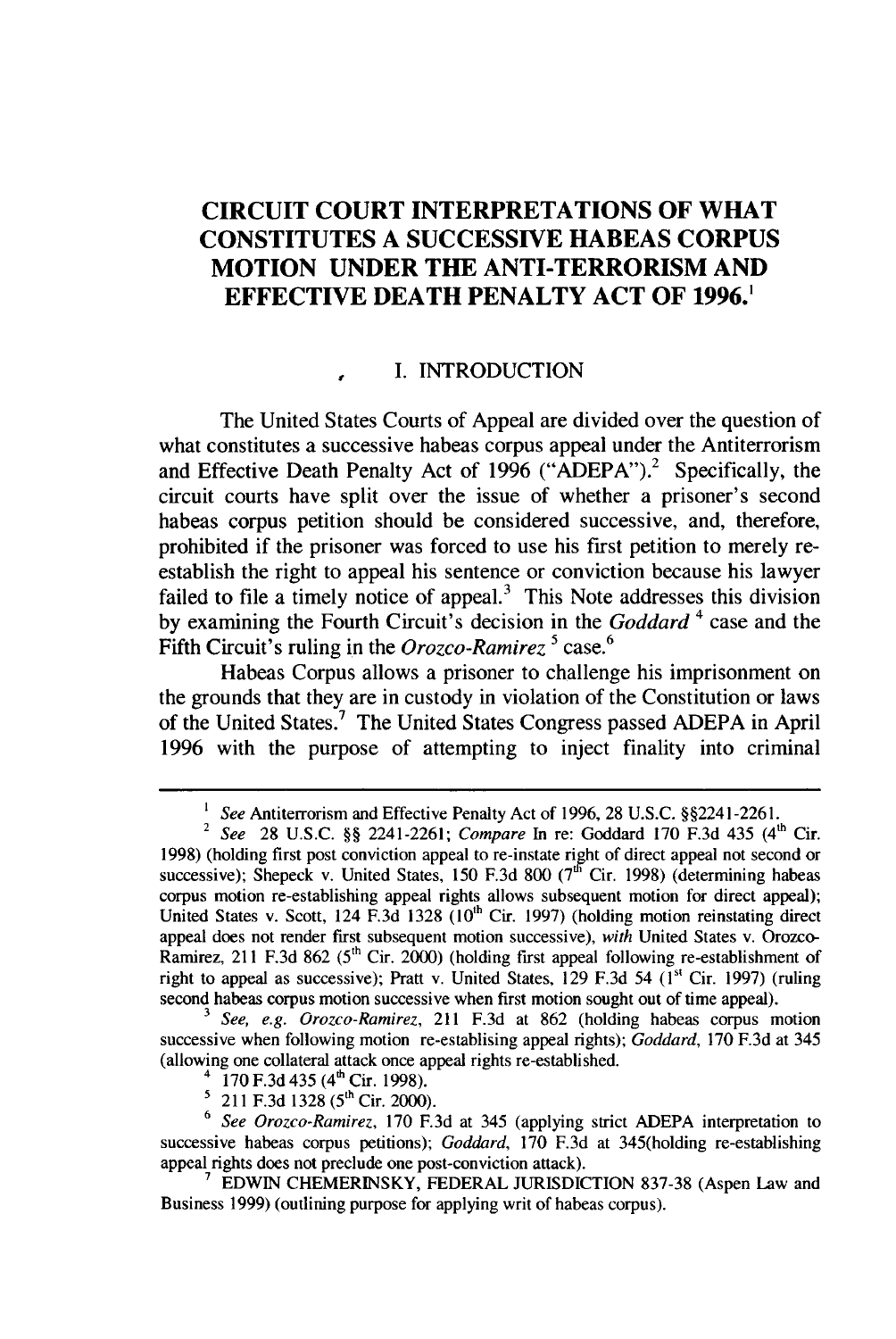decisions by severely limiting not only habeas corpus' scope, but also curtailing prisoners' access to it.<sup>8</sup> ADEPA prohibited prisoners from having successive habeas corpus petitions from being heard in United States District Court unless the court received permission from the United States Courts of Appeals.<sup>9</sup> Under ADEPA §2241, a prisoner must file a motion with the United States Court of Appeals requesting that the district court be allowed to hear the successive appeal.<sup>10</sup> The United States Court of Appeals, however, can only grant the district court permission to hear a successive habeas corpus petition in two scenarios.<sup>11</sup> The prisoner must either demonstrate that his claim is rooted in a new rule of constitutional law that applies retroactively, or that his claim is based upon facts that could not have been previously discovered, and those facts demonstrate clear and convincing evidence that no reasonable factfinder would have found the applicant guilty of the offense.<sup>12</sup>

In addition to prohibiting successive habeas corpus petitions, ADEPA further limited habeas corpus through the imposition of a one year statute of limitations for prisoners to raise habeas corpus claims.<sup>13</sup> ADEPA stipulates additionally that a prisoner in state custody cannot be granted habeas corpus relief merely because a state court misapplied constitutional principles.<sup>14</sup> Where a misapplication of constitutional principles has Where a misapplication of constitutional principles has occurred, habeas corpus relief can only be granted where a state court has ruled contrary to, or made an unreasonable application of, federal law established by the Supreme Court of the United States.<sup>15</sup> Furthermore, ADEPA provides greater deference to a trial court's factual determinations by presuming that all factual issues determined at trial are correct.<sup>16</sup> This presumption is rebuttable only if the prisoner demonstrates through clear and convincing evidence that those facts are incorrect. **<sup>17</sup>**

<sup>12</sup> *Id.* (outlining scenarios where permission for successive appeal granted).

**<sup>8</sup>** Anti-Terrorism and Effective Death Penalty Act of 1996, Pub L. No. 104-132, **110** Stat 1241.

**<sup>9</sup>** 28 U.S.C. §2244 (mandating dismissal of successive habeas corpus petitions unless court approves under narrow exceptions).

 $10^{10}$  28 U.S.C. §2241 (requesting United States Court of Appeals' permission to have successive petition heard).

 $11$  *Id.* (explaining conditions for successive appeal).

<sup>&</sup>lt;sup>13</sup> 28 U.S.C. §2255. The statute of limitations runs from the latest of the following times: 1) the time at which the judgment of the conviction becomes final, 2) the time in which an impediment to making a motion that was created by the government is removed, 3) the time at which the right of a habeas corpus appeal was initially recognized by the Supreme Court and 4) the time where the factual predicate of the claim presented could have been discovered through reasonable diligence. *Id.*

 $^{14}$  28 U.S.C. §2254 (d).

 $\overline{15}$   $\overline{1d}$ .

<sup>16</sup> 28 U.S.C. §2254 (e).

<sup>17</sup> *Id.*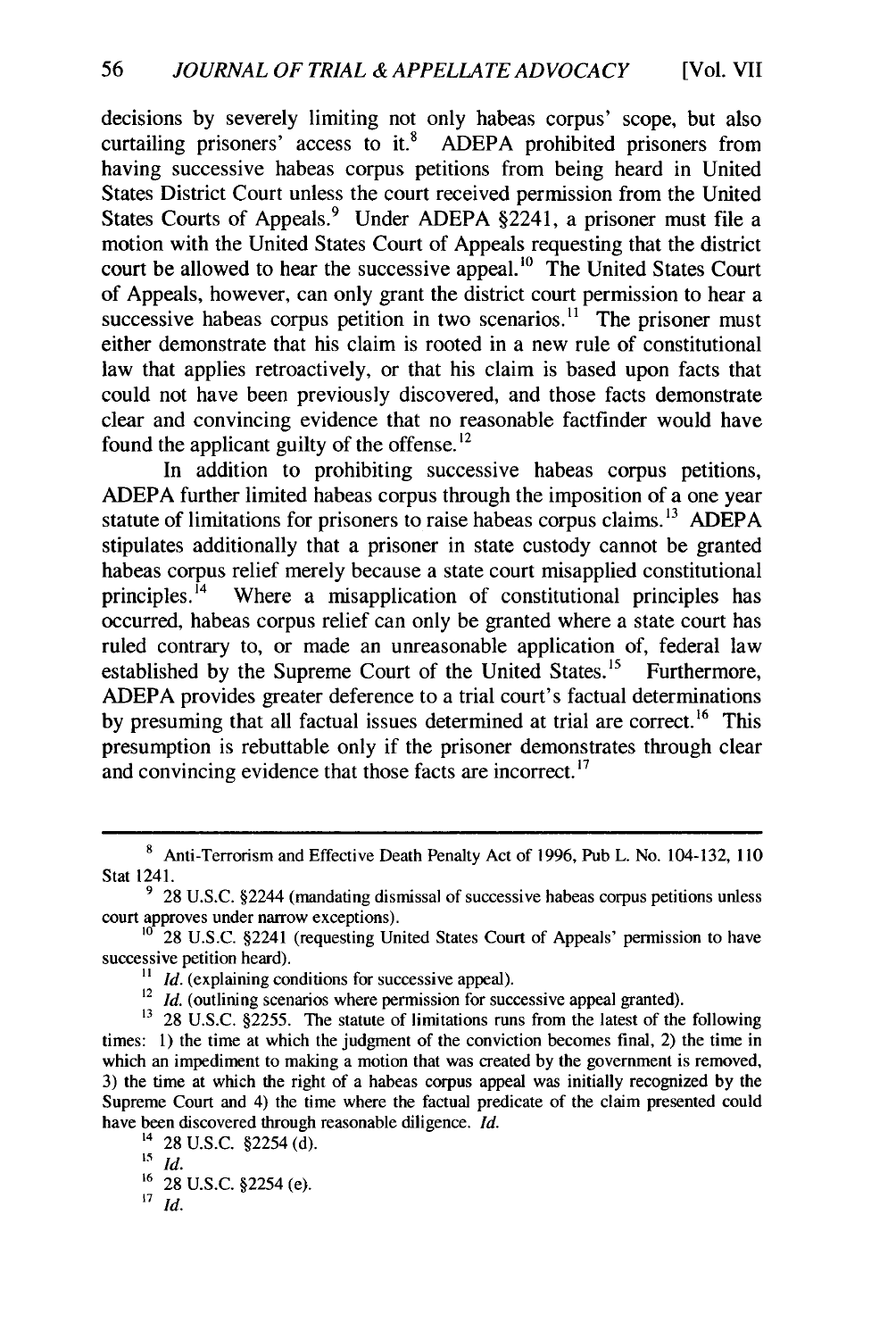Part One of this note explains the circumstances that first led Mervyn Goddard, and later Javier Orozco-Ramirez, to file motions with the United States Court of Appeals requesting the district courts be allowed to hear the habeas corpus claims.  $18$  Part One also explains how in these two cases the Fourth and Fifth Circuit reached opposite conclusions when faced with very similar factual scenarios.<sup>19</sup> Part Two places ADEPA in historical context and examines its relationship to recent Supreme Court decisions that have significantly narrowed the writ of habeas corpus' scope.<sup>20</sup> Part Three analyzes the *Goddard* and *Orozco-Ramirez* decisions and places them within the context of other circuit court interpretations of what constitutes a successive habeas corpus appeal.<sup>21</sup>

#### II. MERVYN GODDARD AND JAVIER OROZCO-RAMIREZ

The issue in both *Goddard* and *Orozco-Ramirez* was whether or not a subsequent habeas corpus petition was considered successive under ADEPA when the first petition was used merely to reinstate a prisoner's right to a direct criminal appeal.<sup>22</sup> In August 1993, Mervyn Goddard pled guilty to three counts of federal drug offenses.<sup>23</sup> Four months following his conviction, Goddard was sentenced to 120 months in prison followed by ten years of supervised release.<sup>24</sup> Goddard failed to appeal his sentence.<sup>25</sup> In March 1996, Goddard filed a pro se  $\S$ 2255 motion in district court.<sup>26</sup> The motion claimed that Goddard's lawyer ignored his The motion claimed that Goddard's lawyer ignored his instructions to appeal his sentence. $27$ 

*<sup>18</sup> See Orozco-Ramirez,* 211 F.3d at 863-64; Goddard, 170 F.3d at 435-37. (explaining how both petitions lost right of appeal through ineffective assistance of counsel).

*<sup>19</sup> Compare Orozco-Ramirez,* 211 F.3d at 866-70 (holding first appeal following reestablishment of right to appeal as successive), with Goddard, 170 F.3d at 437-38 (holding first post conviction appeal to re-instate right of direct appeal not successive).

<sup>20</sup>*See* 142 Cong. Rec. H3599-01 (April 18, 1996) (stating recent events obligated ADEPA's passage); *e.g.* Brecht v. Abrahamson 507 U.S. 619 (1993) (limiting harmless error review to constitutional errors causing substantial or injurious effect on jury verdict); Teague v. Lane, 489 U.S. 288 (1989) (barring retroactive application of new laws to habeas corpus cases nonexistent before appeal); Sumner v. Mata, 449 U.S. 539 (1981) (establishing deference to state courts' findings of fact); Stone v. Powell, 428 U.S. 465 (1976) (excluding 4<sup>th</sup> Amendment claims from habeas corpus relief).

<sup>21</sup> *See* Note. *I supra.*

*<sup>22</sup>See generally Orozco-Ramirez,* 211 F.3d at 863; *Goddard,* 170 F.3d at 435.

*<sup>23</sup>Goddard,* 170 F.3d at 436. Mervyn Goddard violated drug laws under 21 U.S.C. §§ 841 and 846.

<sup>24</sup>*Id.*

<sup>25</sup>*id.*

<sup>&</sup>lt;sup>26</sup> *Id.* A §2255 motion is a habeas corpus petition for those prisoners in federal custody. 28 U.S.C. §2255.

**<sup>27</sup>***Goddard,* 170 F.3d at 436.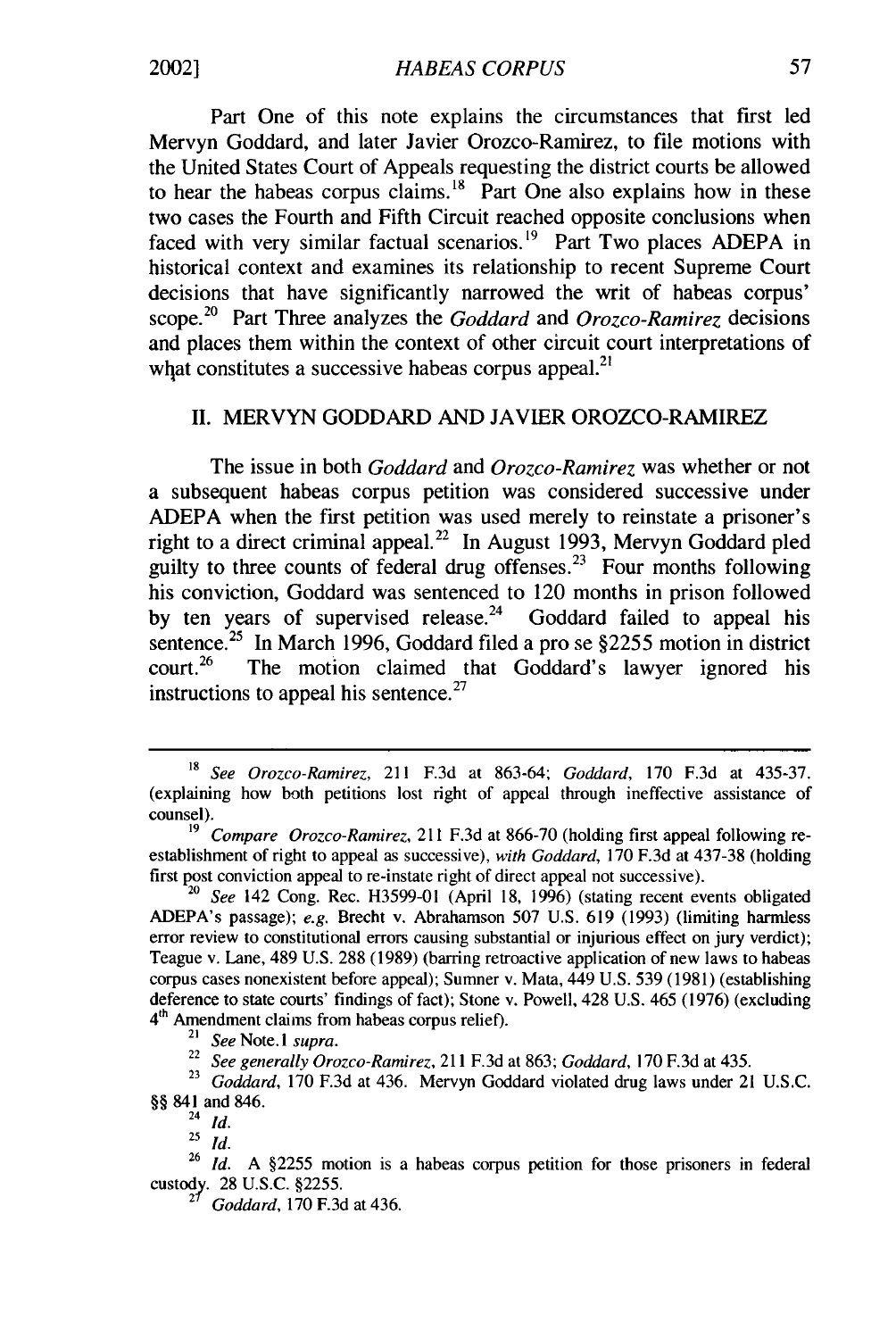The District Court granted his motion ruling that Goddard failed to file a timely appeal because he had received ineffective assistance of counsel.<sup>28</sup> It thus granted Goddard ten days to note an appeal.<sup>29</sup> The District Court, however, denied Goddard's appeal and imposed his original sentence.<sup>30</sup> The Fourth Circuit later affirmed this ruling.<sup>31</sup>

In March 1998, Goddard filed another §2255 motion in district court asserting that he had received ineffective assistance of counsel during his original 1993 sentencing hearing.<sup>32</sup> The District Court ruled that this motion was successive and that, under ADEPA, the District Court could only consider it if the court received authorization from the United States Court of Appeals. $33$  The court therefore, dismissed the case without prejudice, and Goddard filed a §2244 motion seeking the Fourth Circuit's permission for his second  $$2255$  motion to be heard on the merits.<sup>34</sup> In March 1999, the Fourth Circuit ruled that when a defendant used his first post-conviction motion, as Goddard did, only for the purpose of reinstating their right of appeal, the subsequent post conviction motion was not successive. $35$ 

One year after the *Goddard* decision, the Fifth Circuit, presented with very similar facts, reached the opposite conclusion in the *Orozco-Ramirez* case.<sup>36</sup> Like Mervyn Goddard, Javier Orozco-Ramirez was sentenced to prison in 1993 after he pled guilty to committing federal drug offenses in the United States District Court for the Northern District of Texas. $37$  He was sentenced to 180 months imprisonment and four years of supervised release.<sup>38</sup> Like Goddard, he failed to file a timely notice of appeal of his sentence.<sup>39</sup>

In January 1995, however, Orozco-Ramirez filed a habeas corpus motion under  $\S$ 2255 for the purpose of challenging his sentence.<sup>40</sup> Like Goddard, Orozco-Ramirez claimed that he had received ineffective assistance of counsel because his lawyer failed to file a timely notice of

<sup>28</sup>*Id.*

*<sup>34</sup>Goddard,* 170 F.3d at 436.

<sup>36</sup>*Orozco-Ramirez,* 211 F.3d at 862.

**<sup>29</sup>***Id.* Goddard appealed his conviction claiming judicial errors in determining the quantity of drugs in his possession for the purpose of determining his sentence. *Id.* He claimed additionally, ineffective assistance of counsel. *Id.*

**<sup>30</sup>***Id.*

**<sup>31</sup>***Goddard,* 170 F.3d at 436.

<sup>32</sup>*Id.*

**<sup>33</sup>***Id.; See also* 28 U.S.C. §§2255 and 2244 (b) (3).

*<sup>15</sup>Id.* at 435.

**<sup>37</sup>***Orozco-Ramirez,* 211 F.3d at 863. Orozco-Ramirez pled guilty to distribution of heroin and conspiracy to distribute heroin. *Id.; Goddard,* 170 F.3d at 436 (describing Goddard's offense and sentence).

<sup>38</sup> *Id.*

**<sup>39</sup>***Id; See Goddard,* 170 F.3d at 436 (stating no timely appeal of sentence filed).

*<sup>40</sup>Orozco-Ramirez,* 211 F.3d at 862.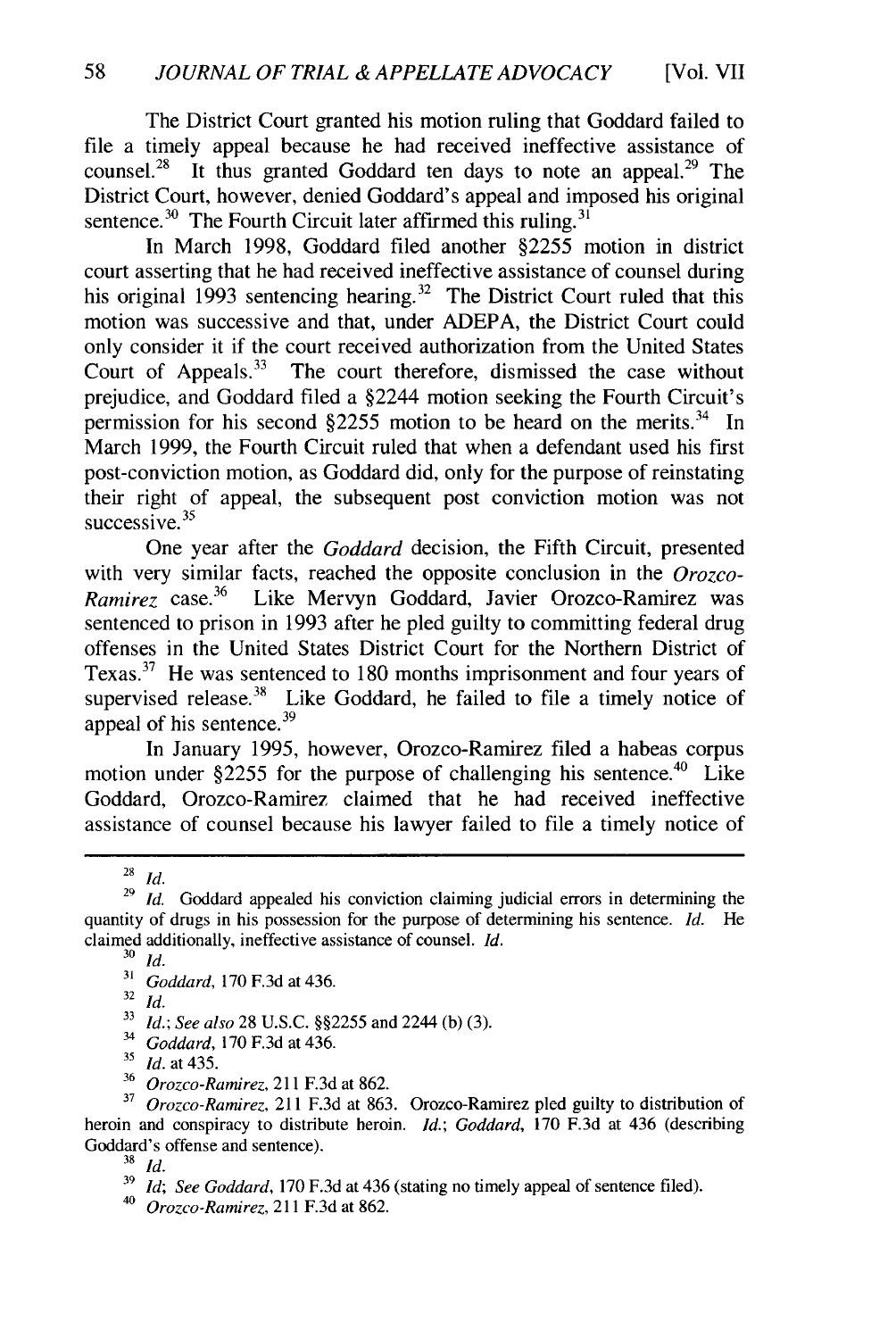appeal after having been asked to. $41$  In January 1996, a magistrate court recommended, and the district court accepted, that Orozco-Ramirez receive an out of time appeal.<sup>42</sup> Two days following this decision Orozco-Ramirez filed a notice of his intention to appeal his 1993 conviction and sentence.<sup>43</sup>

Orozco-Ramirez obtained a new lawyer and, on direct appeal, raised matters regarding the quantity of drugs that formed the basis of his sentence in  $1993$ .<sup>44</sup> The Fifth Circuit, however, affirmed the sentence.<sup>45</sup> One year later, Orozco-Ramirez filed a pro se and in forma pauperis §2255 motion to vacate his 1993 conviction and sentencing.<sup>46</sup> His claim asserted that he received ineffective assistance of counsel at his sentencing, ineffective assistance of counsel that rendered his guilty pleas involuntarily, and ineffective assistance of counsel regarding the handling of his out of time appeal.<sup>47</sup> The magistrate court recommended the second §2255 motion's dismissal because it constituted a successive motion under ADEPA.48 The District Court agreed and Orozco-Ramirez filed a §2244 motion asking the Fifth Circuit to allow his motion to be heard.<sup>49</sup> In contrast to the Fourth Circuit's decision in the *Goddard* case, the Fifth Circuit held that Orozco-Ramirez's claims that he had received ineffective assistance of counsel at trial rendered his second §2255 motion as successive and was, therefore, ineligible to be heard on the merits. $50$ 

#### III. ADEPA AND HABEAS CORPUS IN A HISTORICAL CONTEXT

The circuit split outlined in the *Goddard* and *Orozco-Ramirez* cases illustrates that neither ADEPA nor the United States Supreme Court clearly articulated what constitutes a successive appeal.<sup>51</sup> What is clear, however

 $\frac{43}{44}$  *Id.* 

44 *Id,*

<sup>45</sup>*Id.* at 864.

 $rac{46}{47}$  *Id.* 

- *<sup>47</sup>Orozco-Ramirez,* 211 F.3d at 864.
- $\frac{48}{49}$  *Id.* at 864.

 $\frac{49}{50}$  *Id.* 

**<sup>50</sup>***Compare Orozco-Ramirez,* 211 F.3d at 868-70 (holding motion containing previous claims successive, *with Goddard,* 170 F.3d at 438 (holding ineffective assistance of counsel claim not successive). The court ruled, however, that Orozco-Ramirez claims of ineffective assistance of counsel during his out of time were not successive. *Id.* at 438.

*<sup>51</sup>See Orozco-Rameriz,* 211 F.3d at 867 (stating ADEPA does not define "successive"); *Goddard,* 170 F.3d at 438 (describing differing interpretations of successive petition); Stewart v. Martinez-Villareal, 523 U.S. 937 (1998) (proclaiming motion not successive merely because second or subsequent); Slack v. McDaniel, 120 S.Ct. 1618 (determining petition filed after mixed petition dismissed before any claims adjudicated non-successive); 28 U.S.C. §2255. This section merely states that a successive motion must be certified by the United States Court of Appeals without elaboration. *Id.*

<sup>41</sup>*Id; See Goddard,* 170 F.3d at 436 (stating Goddard's ineffective assistance of counsel claim).

<sup>42</sup>*Orozco-Ramirez,* 211 F.3d at 863.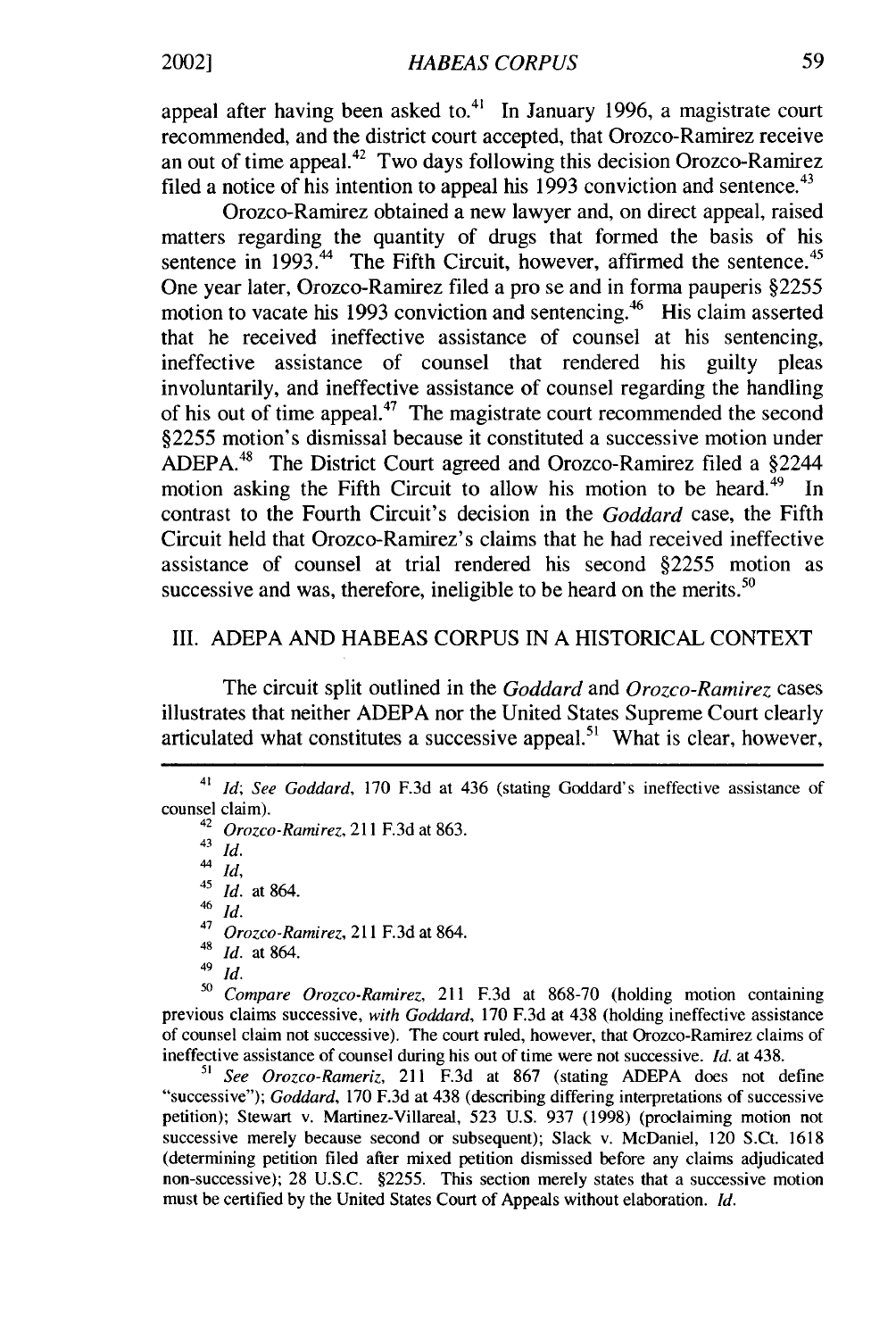is that over the past thirty years both Congress and the Supreme Court have increasingly limited habeas corpus' scope.<sup>52</sup> Congress passed ADEPA in response to a series of terrorist attacks on Americans during the 1980s and  $1990s$ <sup>53</sup> The most notable of these terrorist attacks were the bombings of Pan Am flight 103 over Lockerbie, Scotland in 1988, the World Trade Center in New York City during February1993, of the Murrah Federal Building in Oklahoma City in April 1995.<sup>54</sup> ADEPA, however, had little to do with preventing terrorism.<sup>35</sup> Rather, ADEPA focused primarily upon curbing what many conservative members of Congress perceived to be a rampant abuse of habeas corpus by prisoners who filed delayed or repetitive petitions.<sup>56</sup> This perceived abuse was curtailed through ADEPA §§ 2254 and 2255.<sup>57</sup> Although § 2254 limits habeas corpus motions for prisoners in state custody and § 2255 limited habeas corpus motions for those in federal custody, the two sections are substantively identical.<sup>58</sup> Both sections prohibit prisoners from having a successive habeas corpus motion heard on the merits in district court without United States Court of Appeals authorization.<sup>59</sup>

**<sup>53</sup>**142 Cong. Rec. H3599-01 (April 18, 1996) (noting Representative Pryce's statement). During debate in the House of Representatives Pryce argued:

So as we near the one year anniversary of the Oklahoma City bombing, I urge the house **to. .** .send a clear signal to would be terrorists that their, cowardly, destructive acts will not be tolerated by the American people or this institution. For the victims of Oklahoma City and victims of other tragic events. **.** . I urge your support.

*Id. Id.*

<sup>55</sup> Id. (noting Representative Gekas's statement during floor debate). Gekas argued:

When we see the World Trade Center tragedy and other terrorism... we need the death penalty ... we have before us a habeas corpus procedure that (allows) a killer who viciously kills hundreds of people in one act (to) sit in his sell sit in his cell and file paper after paper, habeas corpus and other documents to prevent the ultimate punishment.

*Id.* Not every member of Congress shared this view: *See* 142 Cong. Rec. H3599-01 (April 18, 1996) (expressing dissenting view of Representative Watt). Watt argued that "We are about to perpetuate a fraud on the American People, because this bill is not any longer about terrorism ... we are unfortunately using these two terrorist acts as the predicate for undoing some important constitutional protections." *Id.*

**56** *Id.* **5'** 28 U.S.C. §§ 2254 and 2255. *<sup>58</sup>*Id. *<sup>59</sup>Id.*

**<sup>52</sup>** *See, e.g.* Brecht v. Abrahamson 507 U.S. 619 (1993) (limiting harmless error review's scope); Teague v. Lane, 489 U.S. 288 (1989) (proscribing new laws' retroactive application to habeas corpus claims); Sumner v. Mata, 449 U.S. 539 (1981) (deferring to state court factual determinations); Stone v. Powell, 428 U.S. 465 (1976) (excluding fourth amendment claims from habeas corpus motions); 28 U.S.C. §§ 2241-2261.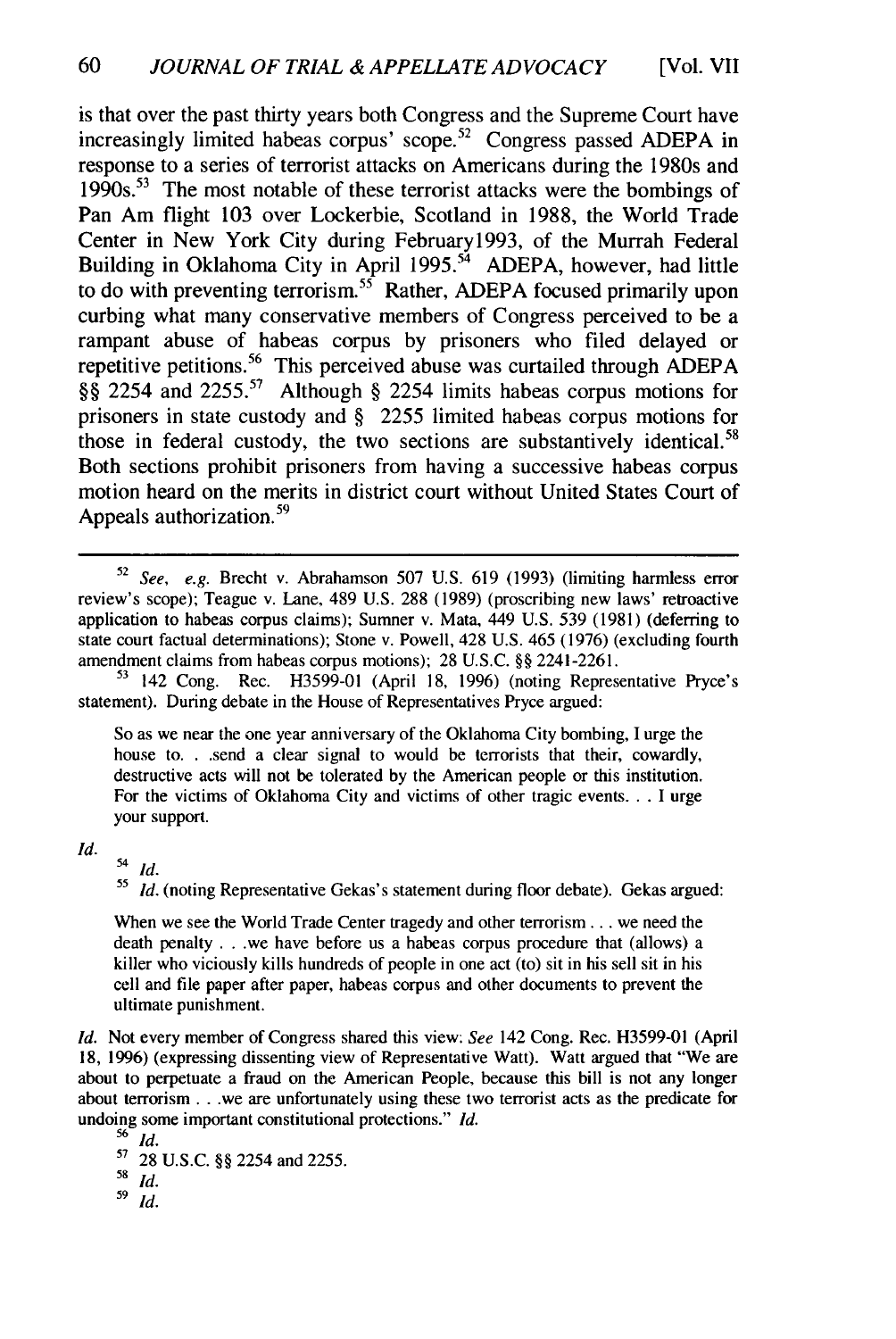There are only two ways in which the United States Court of Appeals will allow a successive motion to be heard on the merits. $60$  The first way is if the prisoner demonstrates that his claim is based upon a new rule of constitutional law that applies retroactively.<sup>61</sup> The Supreme Court defined a new rule of constitutional law in its *Teague* 62 decision as, "one that breaks new ground or imposes new obligations on the States of Federal government". $63$  A case announces a new rule, "if the result was not dictated by precedent existing at the time the defendant's conviction became final. $10^{64}$  A new rule can only be applied retroactively, according to the *Teague* decision, if the rule places a primacy on private individual conduct beyond lawmakers' ability to prescribe, or the rule adopts a procedure "implicit in the concept of ordered liberty."<sup>65</sup> Therefore under ADEPA there are, "essentially no new rules can be asserted on habeas corpus claims."<sup>66</sup> A prisoner can thus only be granted habeas corpus when his petition asserts claims based upon clearly established constitutional rights. <sup>67</sup>

The second way the United States Court of Appeals will authorize a successive petition's hearing on the merits is when the factual basis for the prisoner's claim, "could not have been discovered previously and those facts establish clear and convincing evidence that no reasonable factfinder would have found the prisoner guilty of the offenses for which they were convicted. '68 If the United States Court of Appeals fails to grant the district court authorization to hear the successive motion on the merits, ADEPA prohibits the prisoner from appealing the decision to the Supreme Court.<sup>69</sup>

Article III of the United States Constitution grants Congress the power to limit the federal courts' jurisdiction over habeas corpus motions.<sup>70</sup> ADEPA and other past limitations placed upon the federal courts' habeas corpus jurisdiction were designed to inject finality into an appellate process that Congress believed not only delayed sentences from

<sup>61</sup>*Id.*

<sup>64</sup>*Teague,* 489 U.S. at 301.

<sup>65</sup>*Id.* at 307.

**<sup>66</sup>**ERWIN CHEMERINSKi, FEDERAL JURISDICTION 880-81 (1999).

<sup>67</sup>*Id.*

**<sup>68</sup>***Teague* 489 U.S. at 301.

69 *Id.*

**<sup>70</sup>**U.S. CONST. Art. **II** § 2. It reads, "the supreme court shall have appellate Jurisdiction , both as to Law and Fact, with such Exceptions, and under such regulations as Congress shall make." *Id.*

**<sup>60</sup>**28 U.S.C. §2244.

 $62$  489 U.S. 288 (1989).

<sup>63</sup> *Id.* at 301. *See* ERWIN CHEMERINSKI, FEDERAL JURISDICTIoN 872-888 (1999) (discussing impact and application of *Teague* rules).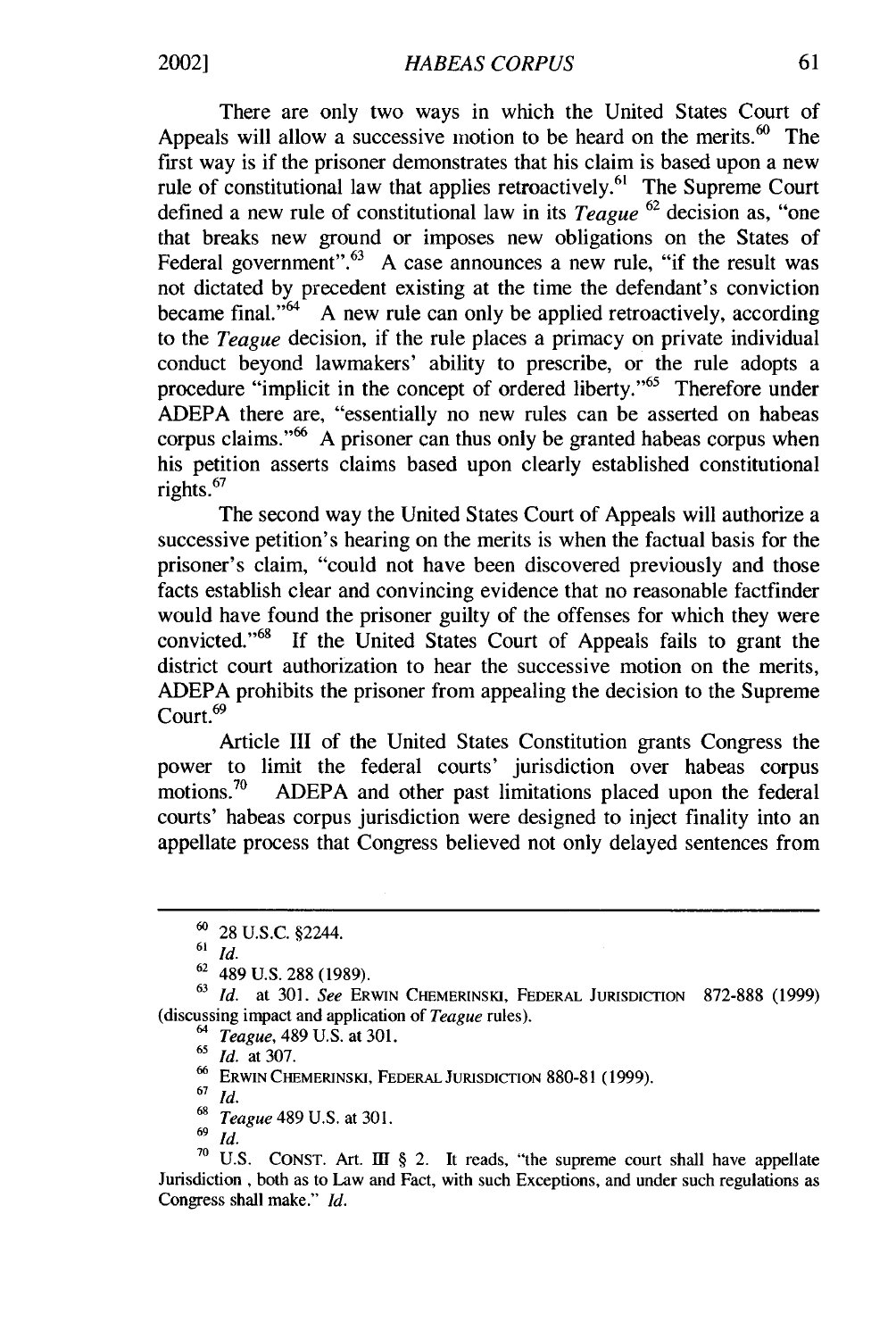being carried out, but also unduly congested the federal courts.<sup>71</sup> Congress originally intended habeas corpus to apply only to those prisoners in federal custody and did not intend to include prisoners in state custody.<sup>72</sup> In 1867, Congress expanded habeas corpus and allowed the federal courts jurisdiction over all cases where an individual had his liberty restrained in violation of either the Constitution or any other United States' treaties or  $l$ aws.<sup>73</sup>

By the middle of the twentieth century, the Supreme Court expanded habeas corpus when it allowed prisoners in state custody to challenge their state court convictions and sentences in federal court.<sup>74</sup> In *Brown v. Allen75* the Supreme Court ruled that a person convicted in state court who had fully litigated their constitutional claims at the state level may raise constitutional issues on a habeas corpus claim in federal court.<sup>76</sup> The Court reasoned that this extension of habeas corpus was necessary because too often state courts failed to protect a defendant's federal constitutional rights.<sup>77</sup> By the late 1960s, the Court expanded habeas corpus further and allowed federal prisoners to submit habeas motions on constitutional issues that had been decided previously at trial.78 The Court stated that because constitutional rights were of such fundamental importance, the federal courts must provide a mechanism of relief.<sup>79</sup>

This expansion has not lasted, however, because over the past thirty years, the Supreme Court has steadily reduced the scope and availability of

*<sup>5</sup>ee* 142 Cong. Rec. H3599-01 (expressing congressional frustration with habeas corpus procedure as justification for ADEPA): See e.g. Ex parte McCardle, 74 U.S. (7 Wall.) 506 (1869) (holding federal courts' habeas corpus jurisdiction revocable under Habeas Act of 1867); Ex parte Yerger, 75 (8 Wall.) 85 (1869) (declaring 1868 Habeas Act did not deprive courts from hearing petitions under 1789 Habeas Act). WILLIAM H. REHNQUIST, **ALL** THE LAWS **BUT ONE,** (Vintage Books 1998) (describing limits placed on habeas corpus in wartime).

 $72$  See Felker v. Turpin, 518 U.S. 651 (1996) (tracing habeas corpus' legislative and judicial history in United States); Ex parte Dorr, (3 How.) 103 (1845) (declaring writ of habeas corpus availability exclusively for federal prisoners); Habeas Act of Feb. 5 1867, ch. 28, 14 Stat. 385 (allowing habeas corpus for all prisoners whose incarceration violated state or federal law).

**<sup>73</sup>**See Felker, 518 U.S. at 659 (tracing expansion of habeas corpus during nineteenth century); Habeas Act of Feb. 5 1867, ch. 28, 14 Stat. 385. Prior to the 1867 Act, the only way in which a federal court could issue a writ of habeas corpus was if it was necessary for the prisoner to testify. Habeas Act of Sept. 24, 1789, ch. 20 § 14.

**<sup>74</sup>** See Waley v. Johnston, 316 U.S. 101 (1942); Brown v. Allen, 344 U.S. 433 (1953) (establishing state prisoners right to argue federal constitutional claims in federal court).

**<sup>7&#</sup>x27;** 344 U.S. 433 (1953).

<sup>76</sup>*Id.* at *511.*

**<sup>77</sup>***Id.*

**<sup>78</sup>**See Kaufman v. United States, 394 U.S. 217 (1969) (stating constitutional issues appropriate for federal prisoners to re-litigate in habeas corpus claims).

**<sup>9</sup>** *Id.* at 226.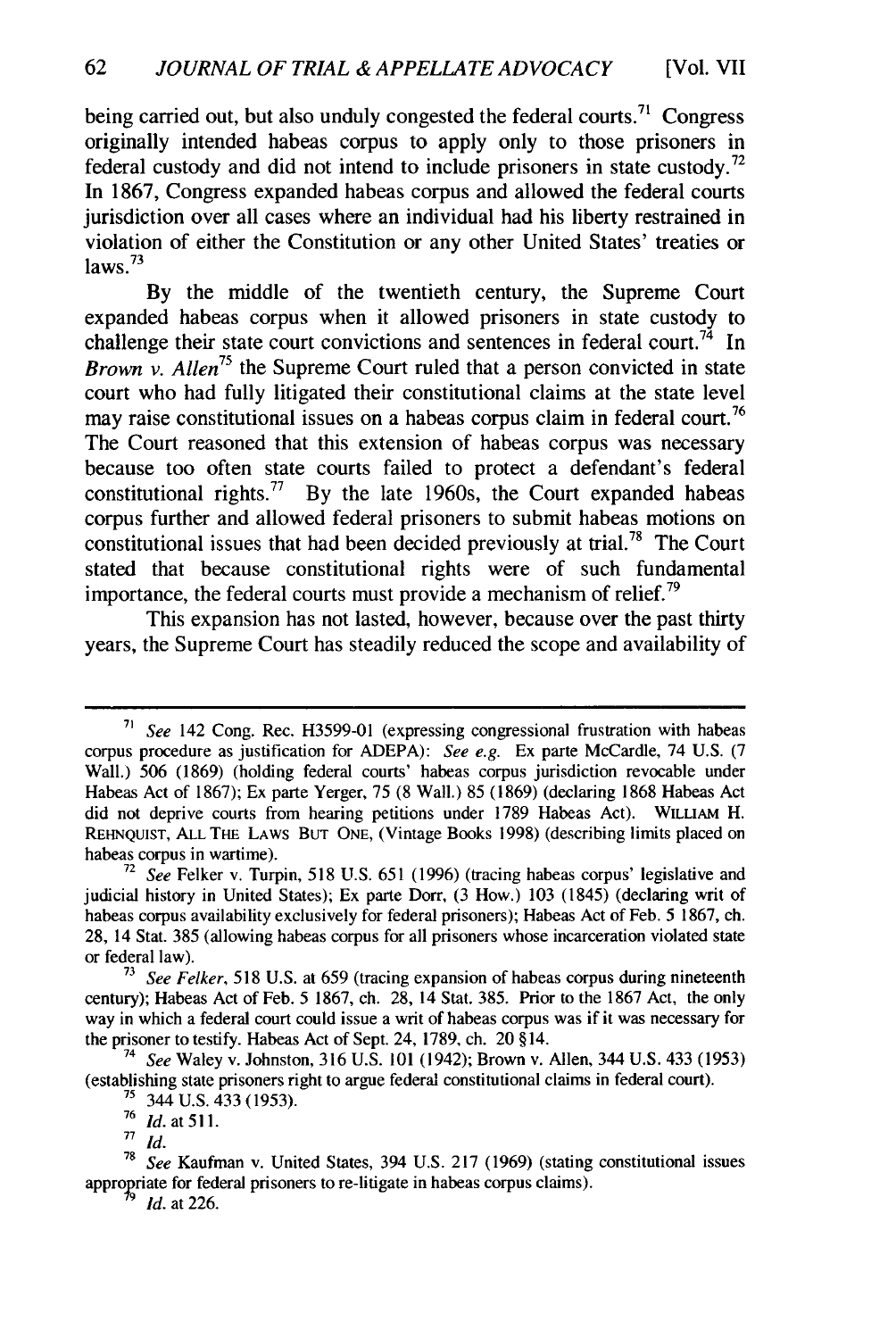habeas corpus claims.<sup>80</sup> ADEPA essentially codified these common law reductions.<sup>81</sup> In 1991, five years prior to ADEPA's enactment, the Supreme Court introduced similar standards designed to prevent perceived habeas corpus abuse.<sup>82</sup> Like Congress, the Court was concerned with the finality of judgments.83 The Court held in its *McCleskey* 84 decision that a prisoner may not file a successive habeas corpus motion that presented a new legal issue unless he could show cause as to why that issue was omitted from the previous motion.<sup>85</sup> Once the prisoner demonstrates cause, the government must prove that the successive habeas corpus motion represents an abuse of the writ.<sup>86</sup> The government can prove this by merely demonstrating that the new motion presented new legal issues. $87$ Once this is established, the prisoner must explain why the new claim was omitted from the earlier petition and demonstrate actual prejudice.<sup>88</sup> Alternatively, the prisoner can argue that the successive petition's dismissal would constitute a fundamental miscarriage of justice. $89$  The Court reasoned that allowing prisoners to continuously file successive habeas corpus motions that included new claims engendered "perpetual disrespect for the finality of convictions and disparages the entire criminal justice system."<sup>90</sup>

<sup>82</sup>*See McCleskey,* 499 U.S. at 467 (describing negative effects of petitioners abusing habeas corpus). The Court stated that these effects included a, "heavy burden on scarce judicial resources" and threatens courts' ability, "to resolve primary disputes." *Id.* at 491. The Court further reasoned that habeas corpus review gave litigants an incentive to withhold claims "for manipulative purposes." *Id.* Lastly, the Court stated that successive habeas corpus motions "extends the ordeal for society and the accused." *Id.* at 492.

**<sup>83</sup>***See McCleskey,* 499 U.S. at 467; 142 Cong. Rec. H3599-01 (expressing concerns over numerous habeas corpus motions).

**<sup>80</sup>***See Brecht,* 507 U.S. at 619 (limiting scope of harmless error review); *Teague,* <sup>489</sup> U.S. at 539 (prohibiting retroactive application of new laws to habeas corpus claims); *Sumner,* 449 U.S. at 539 (establishing deference towards state courts' factual determinations); *Stone*, 428 U.S. at 465 (excluding 4<sup>th</sup> amendment claims from habeas corpus motions).

**<sup>81</sup>***See Felker,* 518 U.S. at 664 (tracing relationship between legislative actions and judicial rulings regarding habeas corpus); McCleskey v. Zant, 449 U.S. 467 (1991) (outlining burden placed upon judicial branch by repetitive habeas corpus motions).

<sup>84 499</sup> U.S. 467 (1991).

**<sup>85</sup>***Id.* at 494.

**<sup>86</sup>** *Id.*

 $87 \frac{10}{14}$ 

**<sup>88</sup>** Id.

**<sup>89</sup>***McCleskey,* 499 U.S. at 494-95.

**<sup>90</sup>** *Id.* at 491-92.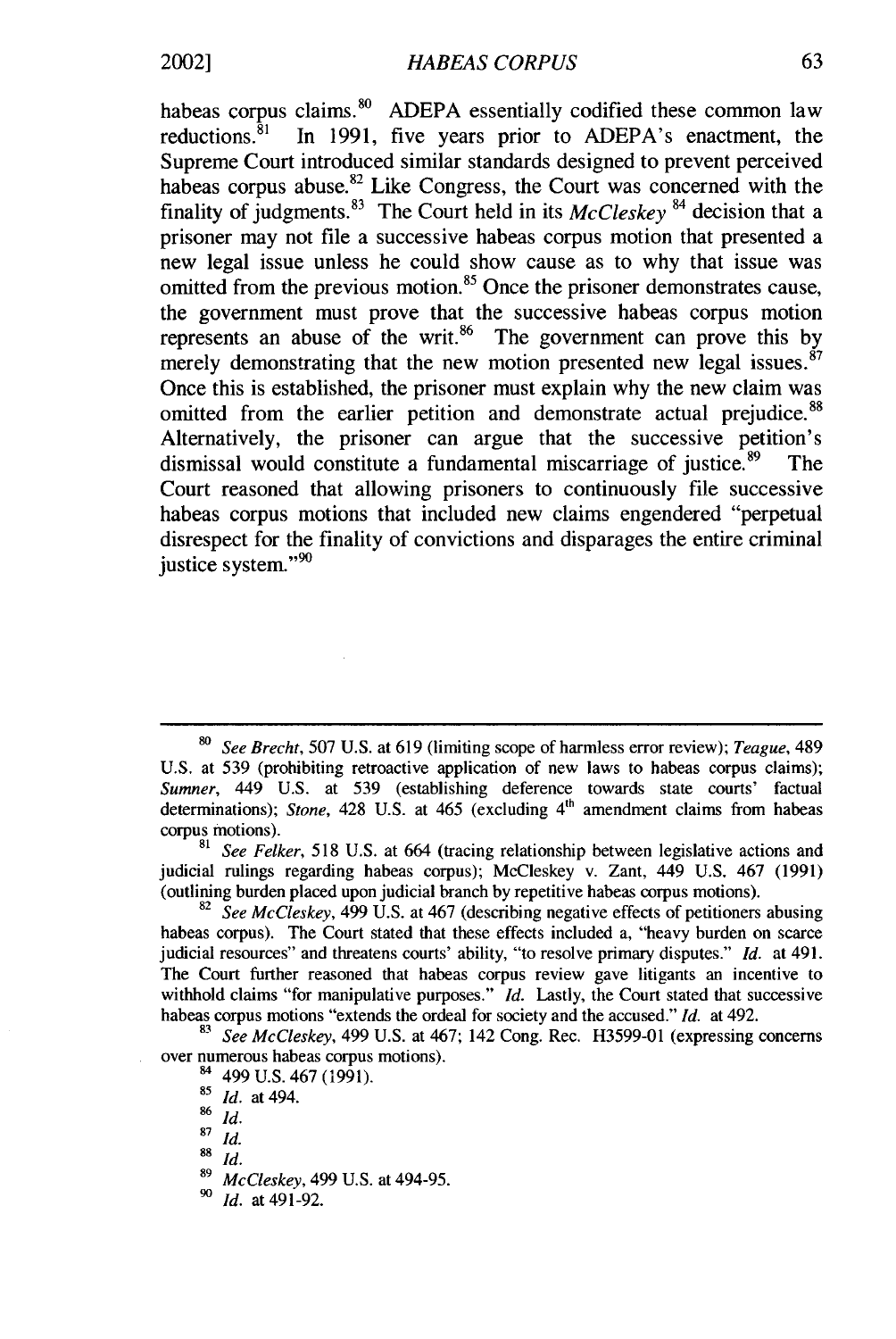#### IV. DEFINING SUCCESSIVE HABEAS CORPUS MOTIONS UNDER *GODDARD AND OROZCO-RAMIREZ*

While ADEPA does not define what a successive habeas corpus motion is, the Supreme Court and the United States Court of Appeals have attempted to inject some clarity into the discussion.<sup>91</sup> The Supreme Court has held that a habeas corpus motion was not successive merely because it was numerically second or subsequent to a previous motion.<sup>92</sup> The Court reasoned that a § 2254 or § 2255 motion could not be considered successive if the previous motion was dismissed for reasons such as failing to exhaust state remedies, failure to pay a court filing fee, or because the motion raised an unripe legal issue.<sup>93</sup> This list, however, may not be definitive because, as the *Goddard* and *Orozco-Ramirez* cases illustrate, the federal courts disagree over the question of whether a § 2255 motion is to be considered subsequent when a prior motion was used merely to reinstate a prisoner's right of appeal. <sup>94</sup>

In its Goddard opinion, the Fourth Circuit held that when a defendant used his first post conviction appeal solely to reinstate their right to a direct appeal, their first subsequent post-conviction motion is not successive.<sup>95</sup> According to the Fourth Circuit, Goddard's first § 2255 motion was a restorative measure designed to place him in, "the same position as if his lawyer had originally filed a timely notice of appeal."<sup>96</sup> The court logically concluded that it was meaningless to restore a prisoner's rights to a direct appeal of their conviction and sentence if a subsequent motion that requested an appeal was considered successive

*G Goddard,* 170 F.3d at 435.

<sup>96</sup> *Id.* at 437. The court noted that Goddard's predicament was not his fault. Rather, his lawyer, "bungled the job" by not realizing there was still time to file an appeal after Goddard had requested one. *Id.*

See Stewart, 523 U.S. at 637 (outlining scenarios where subsequent motion not successive under ADEPA). In re Cain, 137 F.3d 235  $(4<sup>th</sup>$  Cir. 1998) (holding motion successive if containing claims that petitioner could have raised in earlier motion); Carlson v. Pitcher, 137 F.3d 416 **(6'** Cir. 1998) (stating under ADEPA, § 2254 motion subsequent to motion dismissed for failure to exhaust not successive); Benton v. Washington, 106 F.3d 162 (holding § 2255 motion dismissed for failure to pay filing fee does not render subsequent motion successive); Chambers v. United States, 106 F.3d 472 (2d Cir. 1997) (ruling that motion mislabeled as §2255 motions does not render next motion successive).

<sup>&</sup>lt;sup>92</sup> *Stewart*, 523 U.S. at 642-44.

**<sup>93</sup>** *Id.*

<sup>94</sup> *Compare Goddard,* 170 F.3d at 435; (holding § 2255 motion not subsequent because first motion re-instated right of appeal); *Shepeck,* 150 F.3d at 800 (ordering §2255 motion to permit appeal rests number of collateral attacks to zero); *Scott,* 124 F.3d at 1328 (ruling second motion not subsequent when first reinstated right of appeal); *with Orozco-Ramirez,* 211 F.3d at 862 (declaring defendant's second motion claiming ineffective counsel successive under ADEPA); *Pratt,* 129 F.3d at 54 (requiring joining all attacks on judgment and reinstatement claim in first § 2255 motion).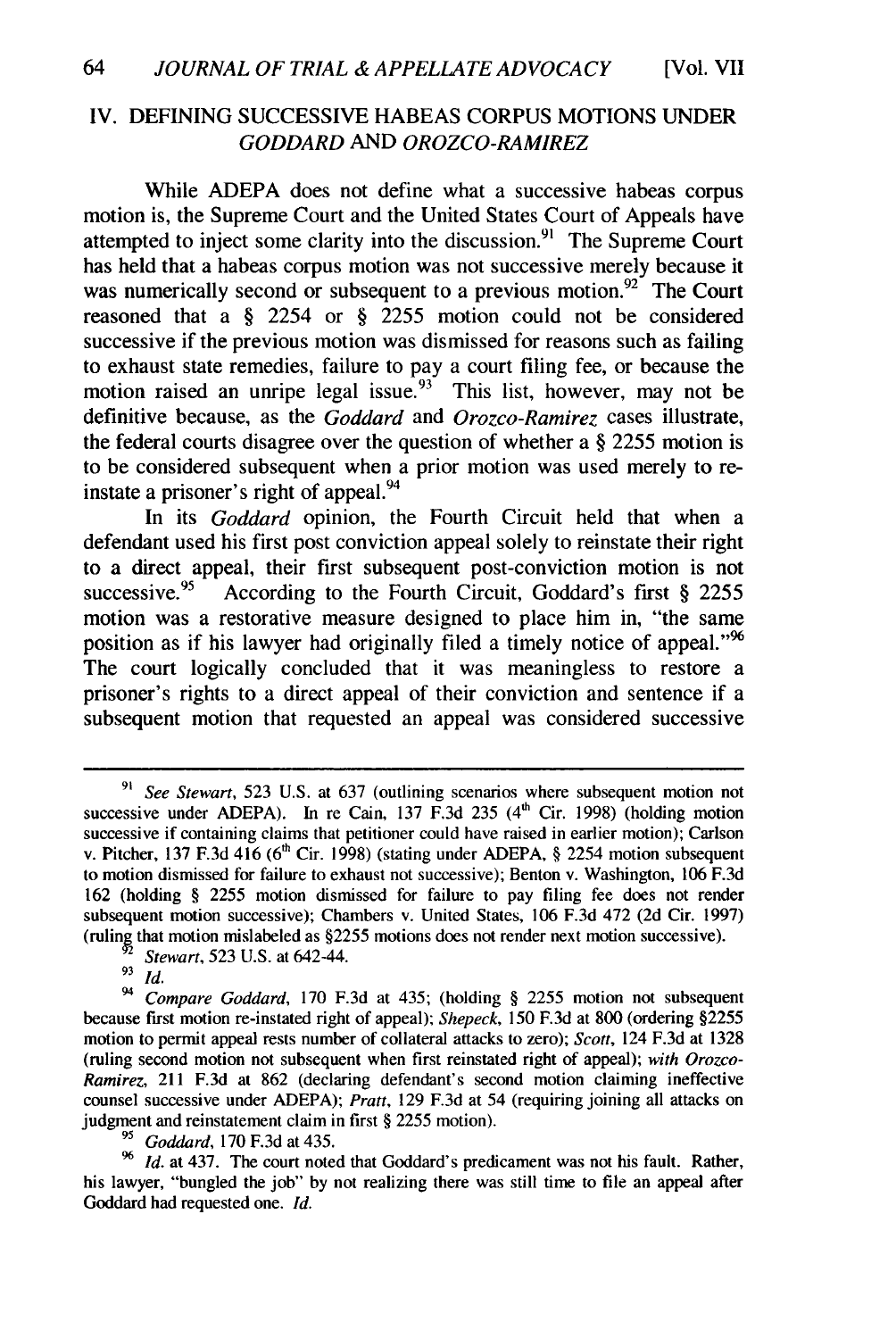because such a philosophy unfairly limited the prisoner's post conviction remedies.  $97$  Furthermore, the court stressed that to rule Mervyn Goddard's second § 2255 motion as successive placed him at an extreme disadvantage to those prisoners whose lawyers complied with their appeal requests.<sup>98</sup>

The Fourth Circuit's ruling was influenced by the Tenth Circuit's decision in the *Scott*<sup>99</sup> case.<sup>100</sup> The facts in the *Goddard* and *Scott* cases are nearly identical. 101 In the *Scott* decision, the prisoner, Wallie Scott, filed a § 2255 motion with the district court asserting that his lawyer failed to file an appeal.<sup>102</sup> After Wallie Scott's  $\S$  2255 motion was granted and he was re-sentenced, the Tenth Circuit affirmed his conviction and sentence on appeal.<sup>103</sup> Scott then filed a second  $\S$  2255 motion that asserted he received ineffective assistance of counsel both at his trial and during the appeal. $104$  The Tenth Circuit stated, using language the Fourth Circuit adopted later in the *Goddard* case, that the purpose of Scott's first § 2255 motion and appeal was to place him, "back in the position he would have been had counsel perfected a timely notice of appeal."<sup>105</sup> The court argued in its *Scott* opinion that, under the Supreme Court's *Stewart* ruling, a second § 2255 motion that claimed ineffective assistance of counsel during an appeal could not be construed as successive because such a claim could not exist before the appeal was completed. **<sup>106</sup>**

While the Fourth Circuit's *Goddard* opinion adopted the Tenth Circuit's reasoning in the *Scott* decision, it rejected the First Circuit's *Pratt* ruling that required prisoners to join all other claims concerning their conviction and sentence that could have been raised on direct appeal to their initial  $\frac{8}{9}$  2255 motion.<sup>107</sup> The Fourth Circuit criticized the rationale behind the *Pratt* decision and argued, "that such an approach diminished

 $104 \frac{10}{14}$ 

<sup>104</sup> *Id. See Goddard*, 170 F.3d at 437-39 (allowing one habeas corpus appeal following appeal right's restoration); Scott, at 1329 (holding appeal rights re-establishment permits one attack on sentence or conviction).

<sup>106</sup> Scott 124 F.3d at 1329.; see also Stewart, 118 F.3d at 628 (ruling that first habeas motion dismissed for unripeness does not render second motion successive).

 $\frac{97}{98}$ *id.* 

**<sup>98</sup>***Id.* at 438.

**<sup>99</sup>**124 F.3d 1328 (1997).

**<sup>100</sup>**See Goddard, 170 F.3d at 437 (noting Scott decision's influence); *Scott,* 124 F.3d at 1328 (ruling second § 2255 motion non-successive because first used to re-instate appeal rights).

Compare Goddard, 170 F.3d at 436 with Scott, 124 F.3d at 1328. Like Mervyn Goddard, Wallie Scott was convicted on federal drug charges. Scott was convicted of conspiracy to possess with intent to distribute cocaine base and possession with the intent to contribute cocaine base. Scott, 124 F.3d at 1328. Like, Mervyn Goddard, Wallie Scott's lawyer ignored a request to appeal the conviction and sentence. *Id.*

Scott, 124 F.3d at 1328.

<sup>103</sup> *Id.* at 1328.

<sup>&</sup>lt;sup>107</sup> See Goddard, 170 F.3d at 438 (citing Pratt, 129 F.3d at 54).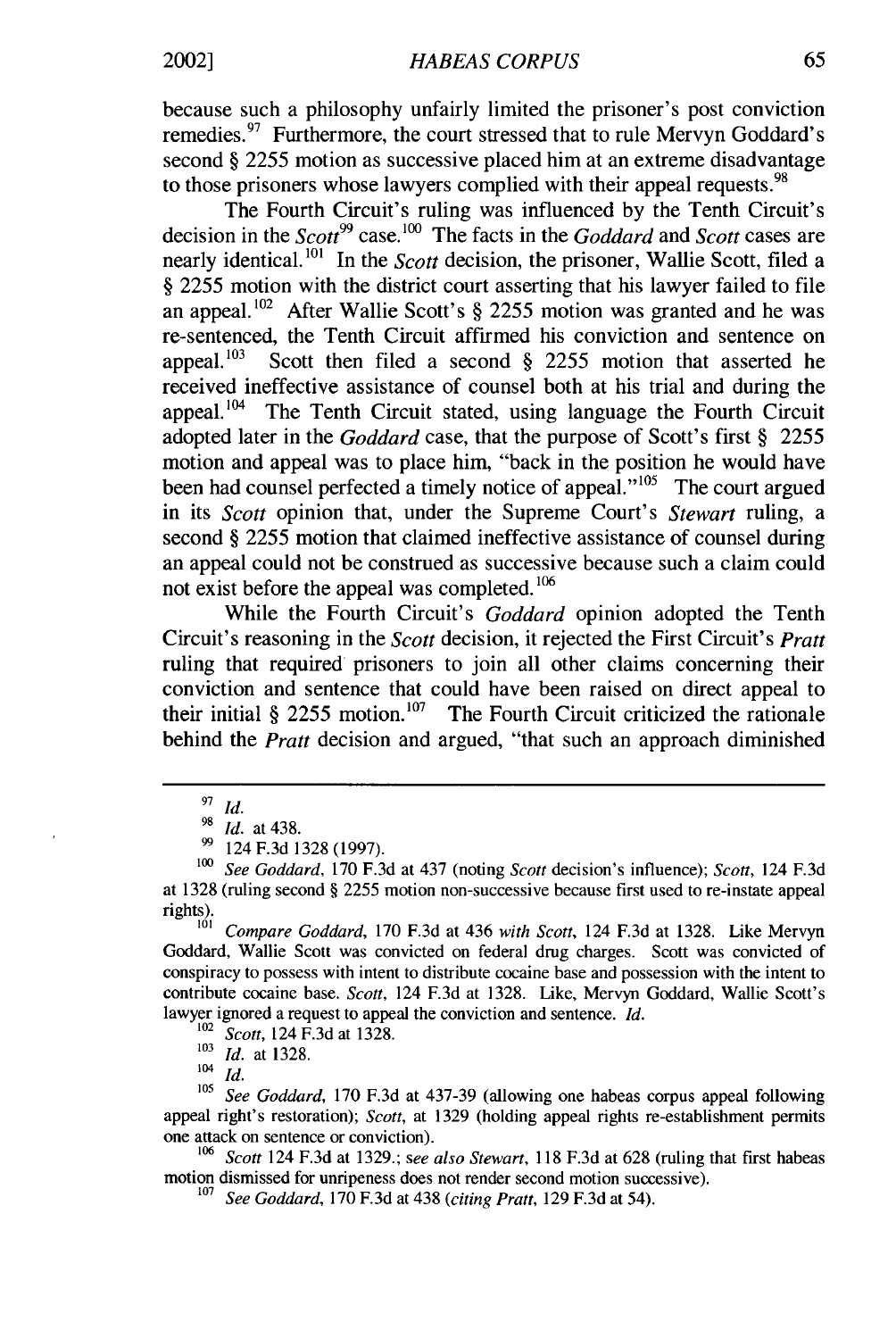the value of a reinstated appeal right."<sup>108</sup> While it agreed with the First Circuit's belief that ADEPA's provisions were "strict", the Fourth Circuit believed that those provisions allowed one collateral attack on a conviction or sentence after a prisoner re-established his direct appeal rights.  $109$  The Fourth Circuit noted correctly that the First Circuit's approach essentially denied a prisoner's right to counsel because, where a prisoner § 2255 motion already claimed ineffective assistance of counsel, the requirement to join all other claims to that motion forced them to make substantive objections to their conviction and sentence without a lawyer's guidance. **<sup>110</sup>**

In contrast to the Fourth Circuit, the Fifth Circuit's *Orozco-Ramirez* opinion held that Orozco-Ramirez's claim of ineffective assistance of counsel at trial constituted a successive § 2255 motion under ADEPA.<sup>111</sup> Under the Fifth Circuit's analysis, a § 2255 motion was successive when it raised claims challenging a prisoner's conviction or sentence that could have been raised in an earlier § 2255 motion used solely to reinstate the right of direct appeal.<sup>112</sup> Javier Orozco-Ramirez argued that under the Fourth Circuit's *Goddard* opinion, his first § 2255 motion merely reinstated his right to appeal, so the second § 2255 motion claiming ineffective assistance of counsel at trial could not be considered successive.<sup>113</sup> While the Fifth Circuit conceded that the *Goddard* opinion was "directly on point", the court declined to follow it. $^{114}$  The Fifth Circuit explicitly rejected the *Goddard* opinion and stated that the Fourth Circuit's reasoning violated not only ADEPA's spirit, but also the Supreme Court's desire, as expressed in its *Stewart* ruling, to bring finality and res judicata principles to habeas corpus.<sup>115</sup> Furthermore, the court believed that the *Goddard* opinion essentially stood for the proposition that the question of whether or not a subsequent § 2255 motion was successive depended, "upon the first motion's success in gaining an out of time appeal".  $11\overline{6}$ 

Rather than adopt this philosophy, the Fifth Circuit adopted the First Circuit's more stringent reasoning in the *Pratt* opinion.<sup>117</sup> According to the Fifth Circuit, there was nothing inherently unfair in forcing Orozco-Ramirez in join all of his collateral claims in his first § 2255 motion.<sup>118</sup>

**<sup>108</sup>** *Goddard,* 170 F.3d at 438.

 $109 \overline{Id}$ .

**<sup>&#</sup>x27;10** *See id.* at 438.

**<sup>111</sup>***Orozco-Ramirez,* 211 F.3d at 862. **"'** *Id* at 867.

*<sup>113</sup>Orozeo-Ramirez,* 211 F.3d at 869.

**<sup>114</sup>***Id.*

**<sup>11&#</sup>x27;** *Id.* at 870, 28 U.S.C §§2241-2261. *See also Stewart,* 532 U.S. at 673 (outlining Supreme Court's res judicata philosophy regarding habeas corpus); *Goddard,* 170 F.3d at 435 (discussing second appeal's curative effect regarding ineffective assistance of counsel).

<sup>&</sup>lt;sup>116</sup> *Orozco-Ramirez*, 211 F.3d at 870.

**<sup>117</sup>***Id.* at 870; *Pratt,* 129 F.3d at 61.

**<sup>118</sup>***Orozco-Ramirez,* 211 F.3d at 869.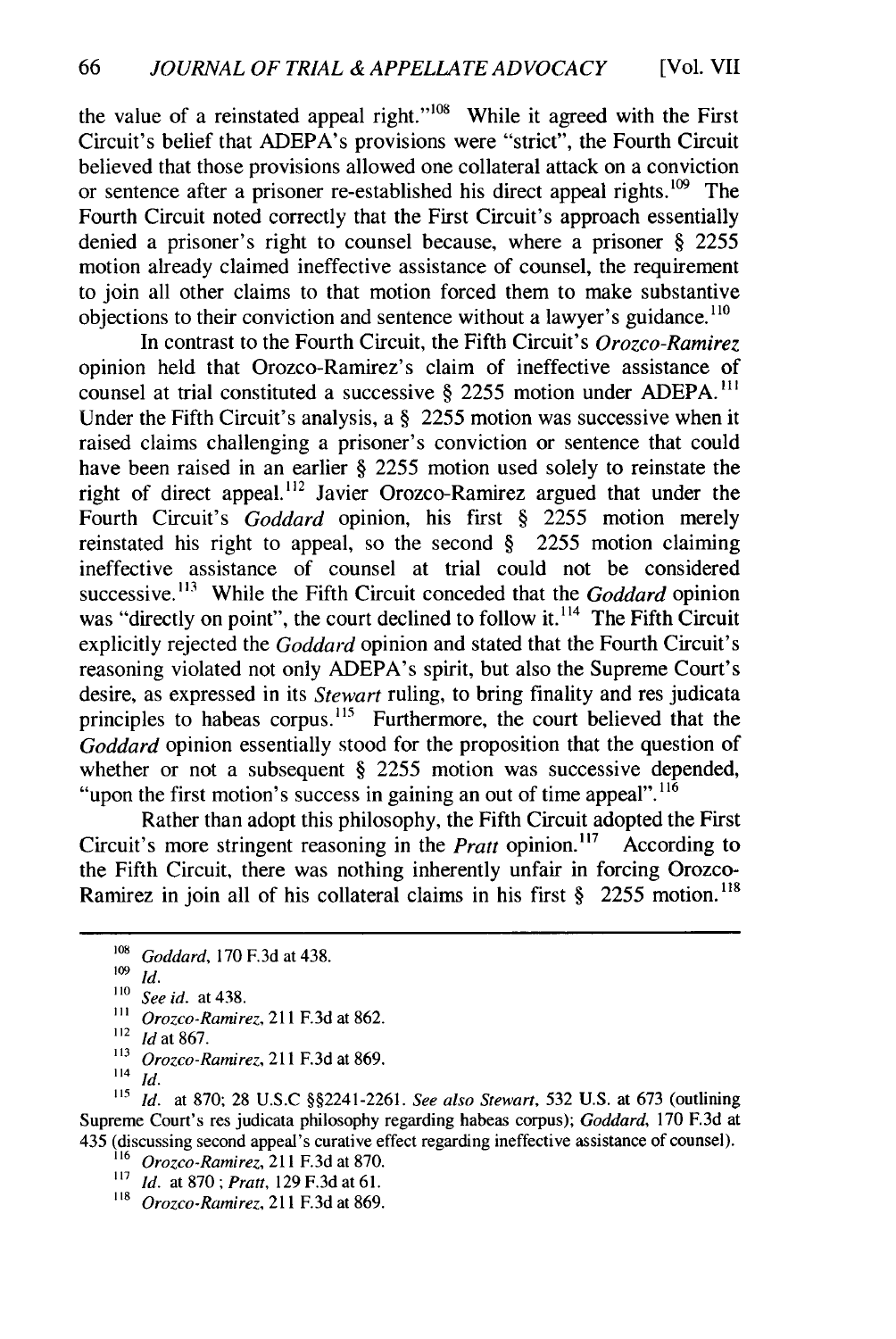The court argued prisoners like Orozco-Ramirez's should assert all of his collateral attacks in the initial § 2255 motion "because when filing the motion he cannot know whether or not his claim seeking an out of time appeal will be successful."<sup>119</sup> Furthermore, if the initial  $\S$  2255 motion was rejected, a subsequent § 2255 motion is successive if it asserted habeas corpus claims that could have been brought earlier.<sup>120</sup>

The Fourth Circuit's *Goddard* opinion is a more reasonable interpretation of what constitutes a successive § 2255 motion than the Fifth Circuit's *Orozco-Ramirez* ruling because it balances ADEPA's restrictions and the Supreme Court's desire for finality, with the recognition that access to effective counsel is essential to insuring a fair trial and appellate system.<sup>121</sup> The Fourth Circuit correctly recognized that a prisoner bears a substantial burden when he is forced to discern, without the aid of counsel, what habeas corpus claims he may have at his disposal while seeking an out of time appeal.<sup>122</sup> The Fifth Circuit essentially ignored this concern and interpreted far too narrowly ADEPA and the *Stewart* decision's res judicata principles to mean literally "one bite at the apple" no matter that a prisoner was subjected to incompetent legal counsel.<sup>123</sup> The court, furthermore, appears to have wildly overestimated a prisoner's ability to act effectively as his own advocate in the appellate process.<sup>124</sup>

#### V. CONCLUSION

As this Note has explained, ADEPA has significantly curtailed not only habeas corpus' scope but also the ways in which a prisoner may employ it to attack his conviction or sentence. Under ADEPA § 2255, a prisoner is barred from having a subsequent habeas corpus motion heard on the merits unless it is approved by the United States Court of Appeals. The new motion is approved if it relies on a new rule of constitutional law made retroactively applicable by the Supreme Court, or is based on facts that could not have been previously discoverable. Additionally the United States Court of Appeals must rule that without the constitutional error, the prisoner would be found actually innocent. While ADEPA does not define what constitutes a successive habeas corpus motion, the Supreme

**<sup>&</sup>quot;9** *Id.* at 870. **<sup>120</sup>***Id.* at 870.

<sup>&</sup>lt;sup>121</sup> *See Stewart,* 523 U.S. at 637 (expressing need for finality in habeas corpus cases); *Orozco-Ramirez,* 211 F.3d at 862 (requiring that initial motion include all habeas claims as consistent with *Stewart);* Goddard, 170 F.3d at 437-38 (proclaiming ADEPA allows one collateral attack following restoration of appeal rights).

<sup>&</sup>lt;sup>122</sup> See Goddard, 170 F.3d at 437-38 (reasoning prisoner should not be penalized for ineffective assistance of counsel).

**<sup>123</sup>***See Orozco-Ramirez,* 211 F.3d at 869-71 (stating fairness of requiring prisoners to attach all claims to initial §2255 motion).

<sup>124</sup>*See id.* at 870.